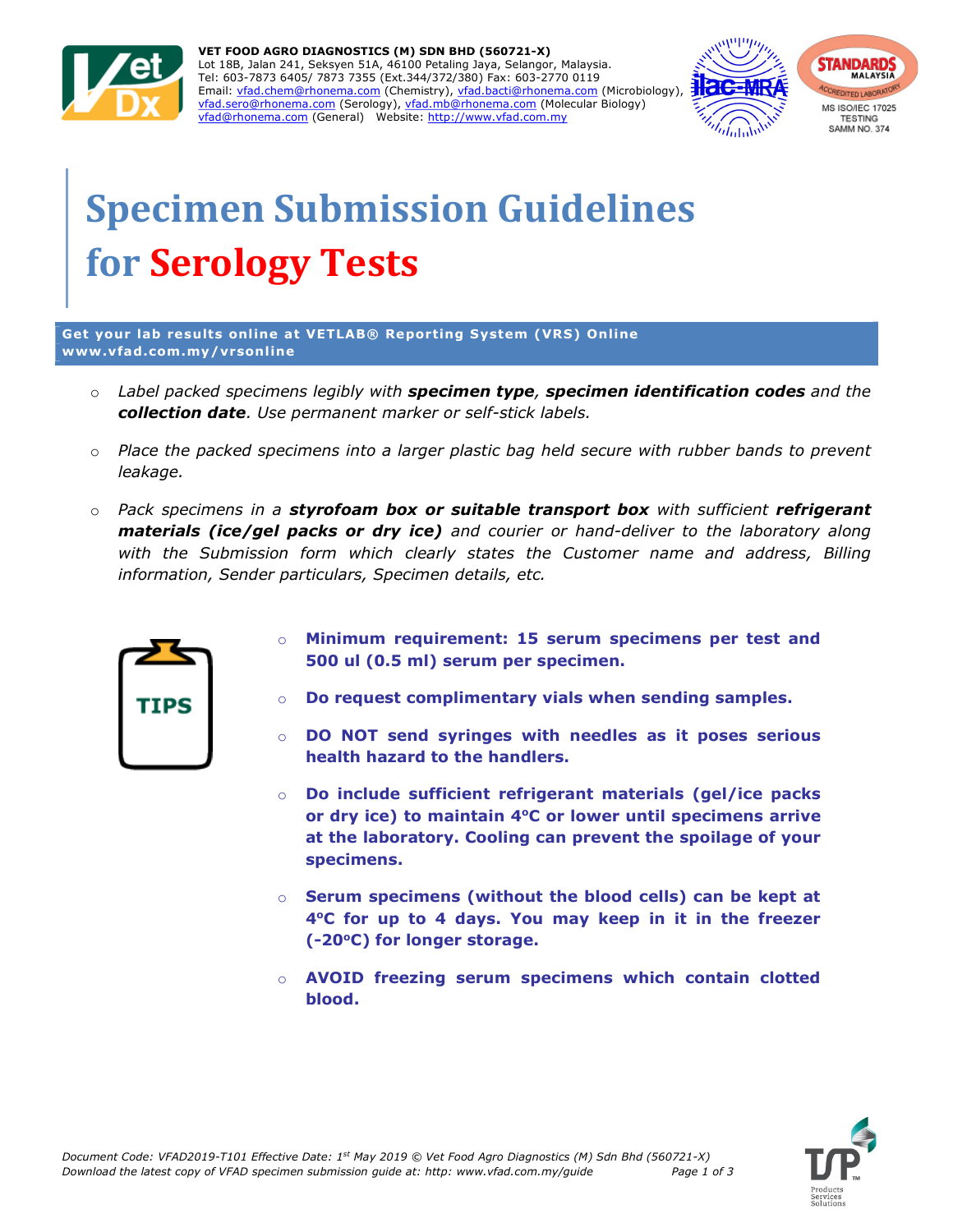

## VET FOOD AGRO DIAGNOSTICS (M) SDN BHD (560721-X) Lot 18B, Jalan 241, Seksyen 51A, 46100 Petaling Jaya, Selangor, Malaysia.

Tel: 603-7873 6405/ 7873 7355 (Ext.344/372/380) Fax: 603-2770 0119 Email: vfad.chem@rhonema.com (Chemistry), vfad.bacti@rhonema.com (Microbiology), vfad.sero@rhonema.com (Serology), vfad.mb@rhonema.com (Molecular Biology) vfad@rhonema.com (General) Website: http://www.vfad.com.my



| <b>SPECIMEN</b>                                                       | <b>SPECIMEN COLLECTION GUIDELINES</b>                                                                                                                                                                                                                                                                                                                                                                                                                                                                                                                                                                                                                                                                                                                                                                      | <b>RELEVANT TESTS</b>                                                                                                                                                                                                                                                                                                                                                                                                                                                                                                                                                                                                                                                                                                                                                                                                                                                                                                                                                                                              |
|-----------------------------------------------------------------------|------------------------------------------------------------------------------------------------------------------------------------------------------------------------------------------------------------------------------------------------------------------------------------------------------------------------------------------------------------------------------------------------------------------------------------------------------------------------------------------------------------------------------------------------------------------------------------------------------------------------------------------------------------------------------------------------------------------------------------------------------------------------------------------------------------|--------------------------------------------------------------------------------------------------------------------------------------------------------------------------------------------------------------------------------------------------------------------------------------------------------------------------------------------------------------------------------------------------------------------------------------------------------------------------------------------------------------------------------------------------------------------------------------------------------------------------------------------------------------------------------------------------------------------------------------------------------------------------------------------------------------------------------------------------------------------------------------------------------------------------------------------------------------------------------------------------------------------|
| Serum -<br>(Collecting serum<br>from live birds<br>and large animals) | Use a new sterile needle and syringe<br>$\circ$<br>for each bird/animal.<br>Collect 2.5 to 3mL of blood.<br>$\circ$<br>Collect blood specimen by wing vein<br>$\circ$<br>puncture on live bird.<br>Collect blood specimen by jugular<br>$\circ$<br>vein, anterior vena cava, ear veins<br>puncture on large animals.<br>Allow the syringe to stand at room<br>temperature for 1-2 hours in an<br>upright position for blood to clot.<br>Alternatively, centrifuge at 3000rpm<br>$\circ$<br>for 10 minutes to separate the red<br>blood cells from the serum.<br>Decant the serum into fresh vials.<br>$\circ$<br>Label specimens with the animal<br>$\circ$<br>identification and place in a clean<br>plastic bag.<br>Tie securely with rubber bands and<br>$\circ$<br>double pack in another plastic bag. | Applicable to all serology specimens for ELISA, HI<br>and RPAT tests<br><u>Avian</u><br>11ELSA-E052* Adenovirus Group 1 (BIOCHEK)<br>11ELSA-E057 Avian Encephalomyelitis (IDX)<br>11ELSA-E071* Avian Influenza Virus (BIOCHEK)<br>11ELSA-E073* Avian Leukosis Virus (BIOCHEK)<br>11ELSA-E074* Avian Pneumovirus/Avian Rhinotracheitis<br>(BIOCHEK)<br>11ELSA-E028 Chicken Anaemia Virus (IDX)<br>11ELSA-E062 Chicken Astro virus (Biochek)<br>11HEIN-E041 Egg Drop Syndrome Virus (HI)<br>11ELSA-E045* Egg Drop Syndrome Virus (BIOCHEK)<br>11ELSA-E001 Infectious Bronchitis Virus (IDX)<br>11ELSA-E040 Infectious Bronchitis Virus (SYN)<br>11ELSA-E049 Infectious Bronchitis Virus (BIOCHEK)<br>11ELSA-E002 Infectious Bursal/Gumboro Disease Virus<br>(ID)<br>11ELSA-E029 Infectious Bursal/Gumboro Disease Virus<br>(SYN)<br>11ELSA-E050 Infectious Bursal/Gumboro Disease Virus<br>(BIOCHEK)<br>11ELSA-E053 Infectious Laryngotracheitis/<br>Herpesvirus (SYN)<br>11ELSA-E005 Mycoplasma gallisepticum (IDX) |
| Serum in Vials/<br><b>Test Tubes</b>                                  | Label specimens with the animal<br>$\circ$<br>identification and place in a clean<br>plastic bag.<br>Tie securely with rubber bands and<br>$\circ$<br>double pack in another plastic bag.                                                                                                                                                                                                                                                                                                                                                                                                                                                                                                                                                                                                                  | 11ELSA-E051 Mycoplasma gallisepticum (BIOCHEK)<br>11ELSA-E036 Mycoplasma gallisepticum (SYN)<br>11ELSA-E032* Mycoplasma synoviae (IDX)<br>11ELSA-E003 Newcastle Disease Virus (IDX)<br>11ELSA-E031 Newcastle Disease Virus (SYN)<br>11ELSA-E048 Newcastle Disease Virus (BIOCHEK)                                                                                                                                                                                                                                                                                                                                                                                                                                                                                                                                                                                                                                                                                                                                  |
| <b>Serum in Syringe</b><br>(Undesirable/<br><b>Discouraged</b>        | Cap the syringe needle properly to<br>$\circ$<br>prevent leakage of serum.                                                                                                                                                                                                                                                                                                                                                                                                                                                                                                                                                                                                                                                                                                                                 | 11HEIN-E042 Newcastle Disease Virus (HI)<br>11HEIN-E042_EXT Newcastle Disease Virus (HI)-<br>Extended Titer above 2048                                                                                                                                                                                                                                                                                                                                                                                                                                                                                                                                                                                                                                                                                                                                                                                                                                                                                             |